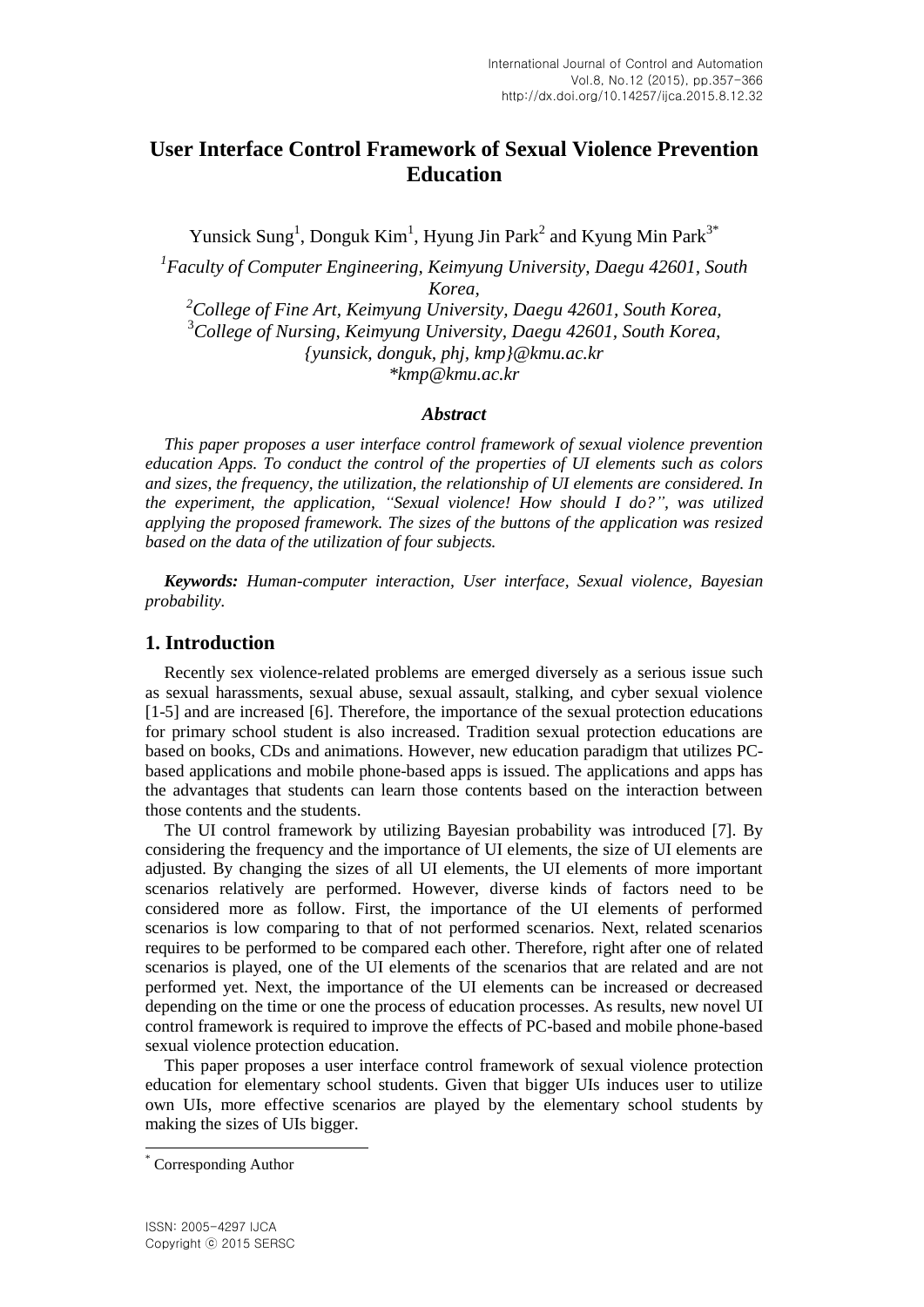This paper is consisted as follow. Section 2 proposes an UI control framework. Section 3 shows the result of UIs by applying the proposed UI control framework. Finally Section 4 concludes.

#### **2. UI Control Framework for Dynamic User Interfaces**

This paper introduces an improved UI control framework that is utilized for improving the learning effect of sexual violence protection education applications and apps. In the previous

research [7], the Thd *i*th UI probability  $p_i$  is defined as  $\Delta j=1$  based on Bayesian probability [8] of the *i*th UI element according to the consideration of the frequency of utilized UI elements where *n* is the number of UI elements and the UI count  $c_i$  is the number of the utilization of the *i*th UI elements. Bayesian probability is utilized diversely to improve UIs [9-10]. Then each UI value  $v_i$  of elements is calculated by the equation of  $v_i = p_i \times w_{i,1} \times w_{i,2} \times ... \times w_{i,m}$  where *m* is the number of weights and the weight *wi,m* is the *m*th weight of the *i*th UI element. The *i*th UI element is changed considering the UI value  $v_i$  depending on contents.

The UI control framework in this paper contains the improved factors as follow. First, the *i*th UI probability  $p_i$  is considered as Equation (1). Given that the UI probability  $p_i$ denotes how much users utilize, the UI probability  $p_i$  is the key in this framework.

$$
v_i = p_{i(1)}
$$

Next, the importance of the UI elements is reflected to consider the importance of the UI elements of not performed scenarios as shown in Equation (1).

$$
v_i = w_p \times p_i + w_e \times e_{i(1)}
$$

where the utilization factor  $e_i$  is the *i*th execution importance factor. The amounts how much the UI probability  $p_i$  and the utilization factor  $e_i$  are affected are adjusted by weights,  $w_p$  and  $w_e$ . The utilization factor  $e_i$  is defined as Equation (2).

$$
e_i = 1 - u_{i(2)}
$$

where the usage  $u_i$  is initialized by 0 and is set by 1 when the *i*th UI element is utilized. Therefore, if the *i*th UI element is utilized, the UI value  $v_i$  is changed to 0.

Next, the relationship among UI elements is reflected to perform the related scenarios that require to be performed in order. The relationships among UI elements are expressed as UI relationship table in advance, and then applied as Equation (3).

$$
\begin{cases} if \ t = 1 \ then \ v_{i,t} = w_p \times p_i + w_e \times e_{i,t} \\ else \ v_{i,t} = (w_p \times p_i + w_e \times e_{i,t}) \times r_{i,t-1}(3) \end{cases}
$$

where the UI relation  $r_{i,t}$  is the relationship between the *i*th UI element and the performed UI element at time t-1. The utilization factor  $e_i$  is the  $e_i$  at time *t*. When time *t* is 1, because of no performed UI elements, the UI relation  $r_{i,t}$  cannot be utilized.

Finally, a specific weight is required depending on education applications and apps. Therefore, an additional weight is added as Equation (5).

$$
\begin{cases} if \ t = 1 \ then \ v_{i,t} = w_p \times p_i + w_e \times e_{i,t} + w_i \\ else \ v_{i,t} = (w_p \times p_i + w_e \times e_{i,t}) \times r_{i,t-1} + w_{i} \\ (5) \end{cases}
$$

The user interface control framework in this paper is consisted as shown in Figure 1 to calculate UI values of UI elements. The framework has six modules, which are divided into two groups: One group contains UI counter, UI probability calculator and UI relationship applier and the other group contains utilization factor decider and mixer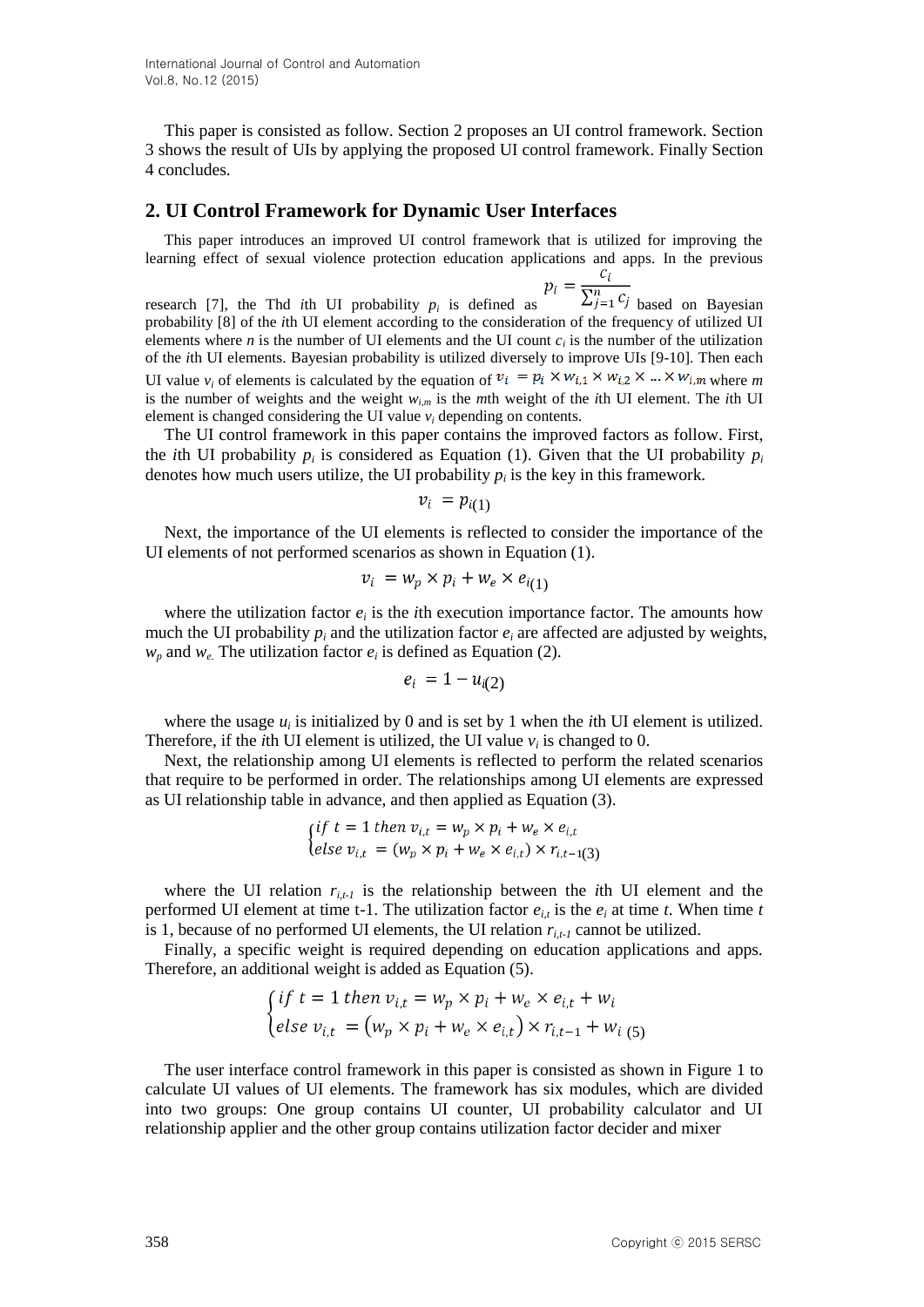

### **Figure 1. User Interface Control Framework. The Framework Contains UI Counter, UI Probability Calculator, UI Relationship Applier, Utilization Factor Decider, Weight Setter, And Mixer To Control The Properties Of Uis**

The prior group is for calculating UI properties and defining all parameter of the framework. Therefore, all modules in the prior group are performed before executing education applications and apps. However, the modules in posterior group are performed repeatedly to check and apply whether each UI element is utilized or not during executing education application and apps.

UI counter analyzes the utilization of UI elements of sexual violence prevention education applications and apps and then counts the number of the utilization. UI Probability calculator calculates the UI probabilities based on the count numbers. UI relationship applier and weight setter receives UI relationship table and weights, and then transfers to mixer. Utilization factor decider treats the utilization of UI elements. Mixer receives all values from UI probability calculator, UI relationship applier, weight setter, and utilization factor decider.

## **3. Experiment**

In the experiment, the application, "Sexual violence! How should I do?", was utilized after applying the proposed framework. The application is consisted of three stages as shown in Figure 2: Title stage, map stage, and scenario stage. During the scenario stage, play mode, question mode, and result mode are performed.



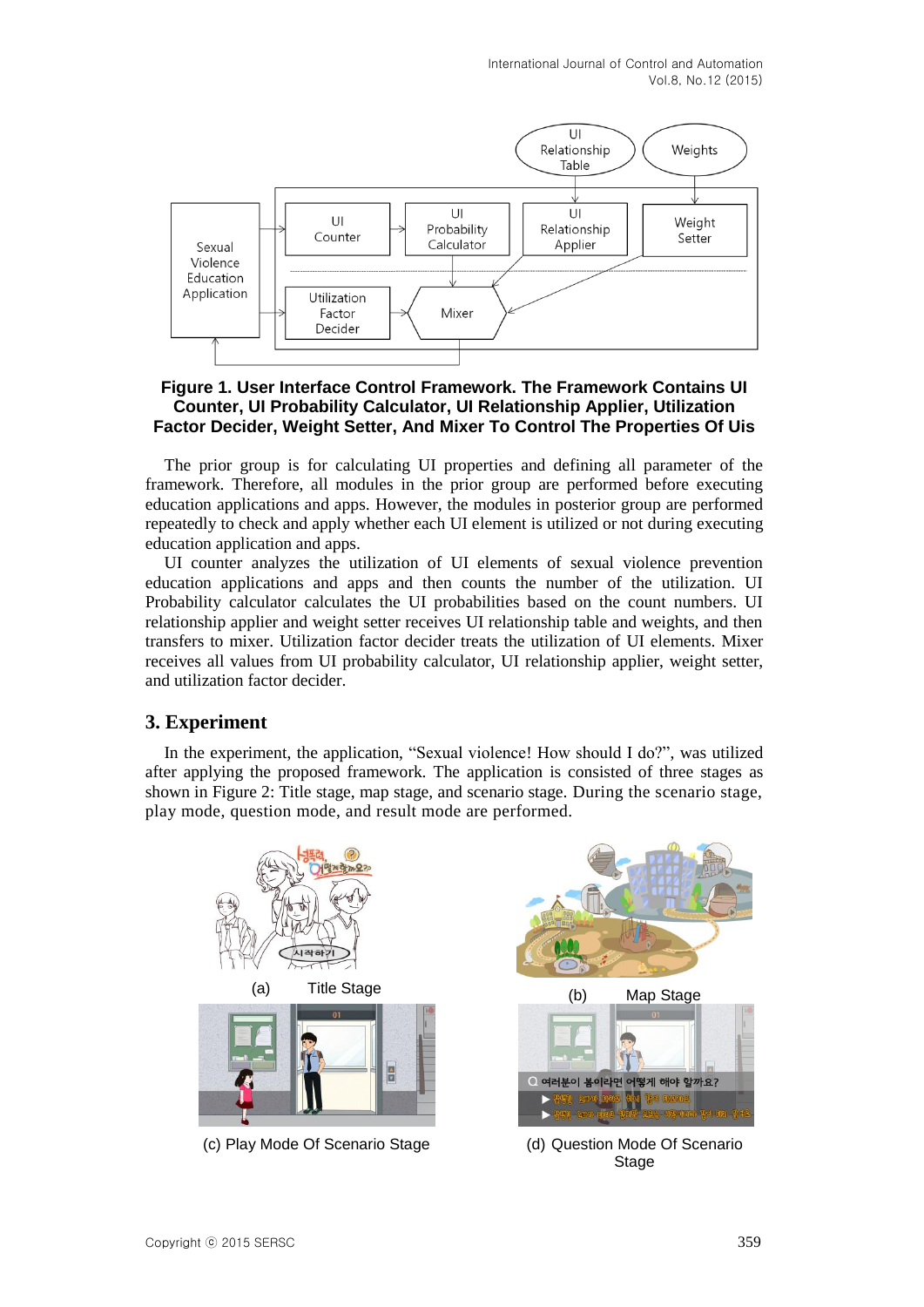

(e) Result Mode of Scenario Stage

#### **Figure 2. Three Stages Of "Sexual Violence! How Should I Do?": Title Stage, Map Stage And Scenario Stage. One Of Scenarios Is Selected On Map Stage And Is Played Through Play Mode, Question Mode, Result Mode**

Map stage provides the UI as buttons in a map. When users select one of scenarios by clicking the corresponding buttons, the scenario is played during scenario stage. The processes of scenario stage are divided into three modes: Play mode, question mode, and result mode. During play mode, users watch the situations when sexual violence can be occurred. After finishing playing a single scenario, the corresponding question is displayed and users should choose one of answers on the bottom list. The result of the chosen answer is evaluated and displayed during result mode. When wrong answers are selected, the guide line how to act is introduced.

The application contains seven scenarios as shown in Table 1. The scenarios are made according to the interview with assistants in a sexual violence counseling center and with teachers in elementary schools. The application is for elementary school students. Therefore, sexual violence places are selected considering the elementary school students.

| Playground    | First seen brother says "Hang out together" and touches my body.                            |
|---------------|---------------------------------------------------------------------------------------------|
| School        | My friend shows me a nude picture in his mobile phone.                                      |
| Park          | While I am in woman toilet, an unknown uncle enters the woman<br>toilet.                    |
| Delivery      | Deliverer comes at home when I stay alone.                                                  |
| Elevator      | Unknown person says "Ride an elevator."                                                     |
| Rooftop       | Relative brother kisses me when we hang out together on rooftop.                            |
| <b>Stairs</b> | Grandfather in neighbor asks me to help him to transfer his luggage<br>and touches my body. |

**Table 1. The Scenarios Of Sexual Violence Protection Education Application**

There are seven buttons as UI elements in Figure 2(b) where each button is mapped to a single corresponding scenario. In the experiment, four subjects were involved. Table 2 shows the result of the selected orders of scenarios per each subject. We assume that subjects do not perform each scenario more than one time.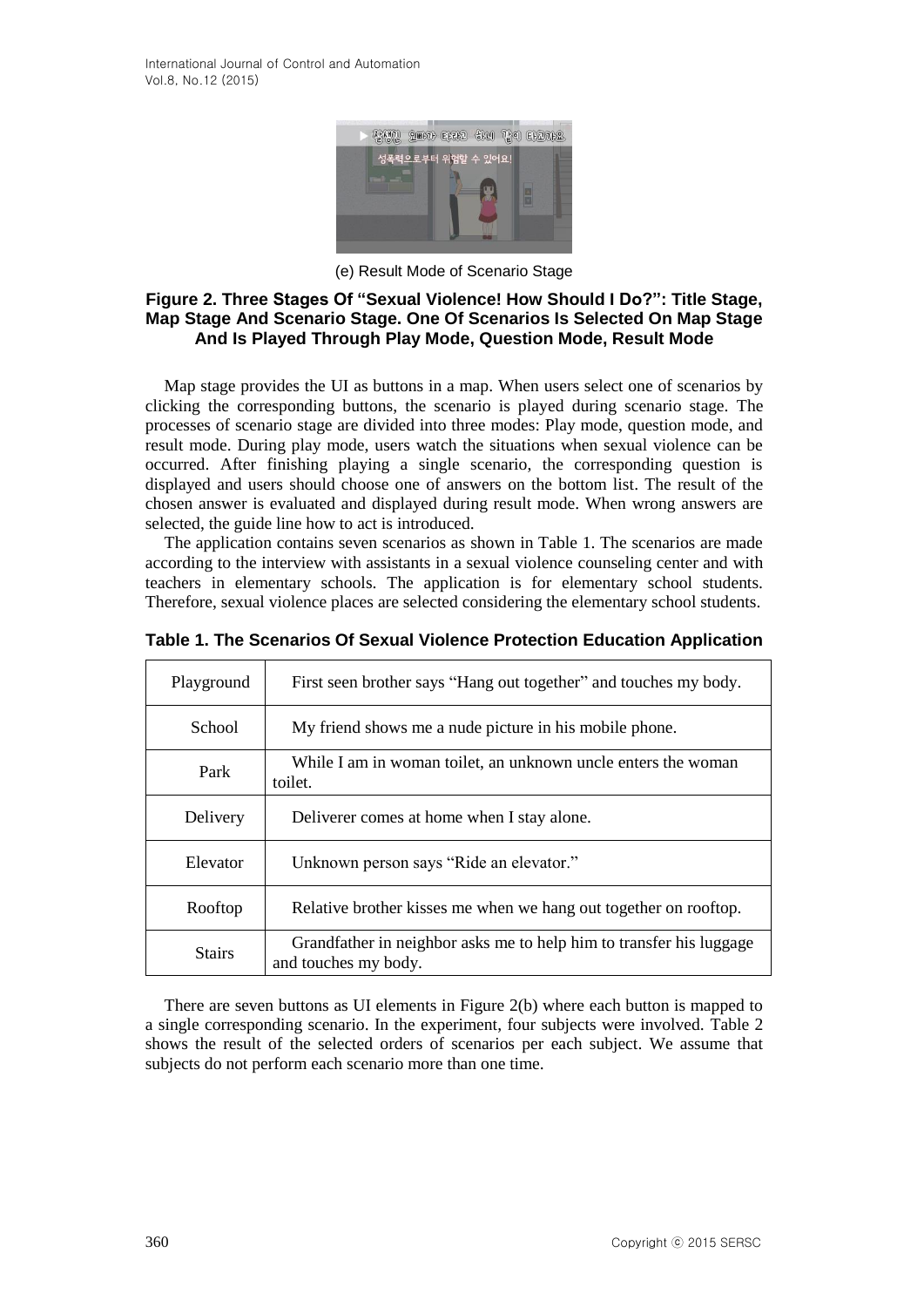|              |                     | 2               | 3               | 4                   | 5                       | 6                   |               |
|--------------|---------------------|-----------------|-----------------|---------------------|-------------------------|---------------------|---------------|
| Subject      | Schoo               | Park            | Play-<br>ground | Deliy<br>ery        | Elevat<br><sub>or</sub> | Rooft<br>op         | <b>Stairs</b> |
| Subject<br>2 | Schoo               | Park            | Play-<br>ground | Elevat<br><b>or</b> | <b>Stairs</b>           | Rooft<br>op         | Deliv<br>ery  |
| Subject      | Elevat<br><b>or</b> | Play-<br>ground | Deliv<br>ery    | Park                | <b>Stairs</b>           | Schoo               | Rooft<br>op   |
| Subject      | Park                | Rooft<br>op     | Play-<br>ground | Deliy<br>ery        | <b>Stairs</b>           | Elevat<br><b>or</b> | Schoo         |

**Table 2. The Selected Scenarios in Order Depending on Four Subjects**

To reveal the favorite UI elements, the top 4 selections per each subject are only considered to calculate the UI probabilities. Table 3 shows the selected count of the UI buttons.

**Table 3. The Count of the UI Buttons of Scenarios**

|      | Playground | School | Park | Delivery | Elevator | Rooftop | <b>Stairs</b> |
|------|------------|--------|------|----------|----------|---------|---------------|
| Play |            |        |      |          |          |         |               |

Table 4 shows the result the UI probabilities of the UI buttons based on the count of the UI buttons. The UI probabilities of playground and park were highest.

**Table 4. The UI Probabilities of the UI Buttons**

|    | Playground | School | Park | Delivery | Elevator | Rooftop | <b>Stairs</b> |
|----|------------|--------|------|----------|----------|---------|---------------|
| D; | 0.25       | 0.125  | 0.25 | 0.1875   | 0.125    | 0.0625  |               |

In the experiment, the UI relationship table is defined as shown in Table 6. For example, the relationship of playground after school scenario is defined by 2.

|                | Playgro<br>und | Scho<br><sub>o</sub> l | Park           | Deliv<br>ery   | Eleva<br>tor   | Rooft<br>op    | Stair<br>${\bf S}$ |
|----------------|----------------|------------------------|----------------|----------------|----------------|----------------|--------------------|
| Playgro<br>und |                | 1                      | $\mathbf{1}$   | 1              | $\overline{2}$ | 1              | $\overline{2}$     |
| School         | $\overline{2}$ |                        | $\overline{2}$ | 1              | $\mathfrak{2}$ | $\mathbf{1}$   | $\overline{2}$     |
| Park           |                | ı                      |                | -1             | $\overline{2}$ | 1              |                    |
| Delivery       | 1              | 1                      | $\mathbf{1}$   |                | 1              | $\mathbf{1}$   | 1                  |
| Elevator       | 1              | 1                      | 1              | $\overline{2}$ |                | $\overline{2}$ |                    |
| Rooftop        | $\mathbf{1}$   | $\mathbf{1}$           | $\mathbf{1}$   | 1              | 1              |                |                    |
| <b>Stairs</b>  | 1              | 1                      | $\mathbf{1}$   | $\overline{2}$ | 2              | 1              |                    |

## **Table 5. The UI Relationship Table**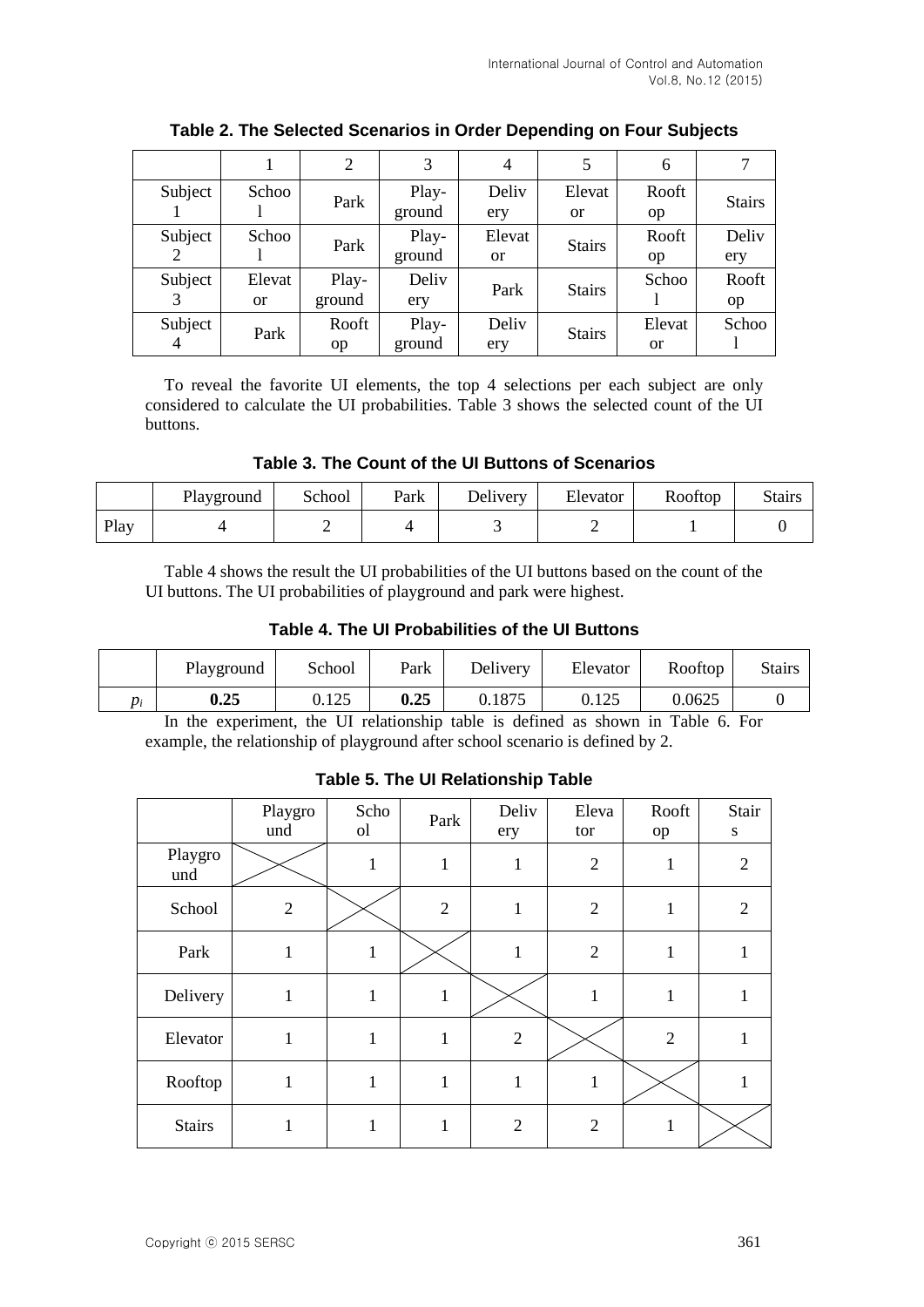The weights  $w_p$  and  $w_e$  are set through experiments by 0.4 and 0.6. Then the subweights of the weight  $w_i$  is defined as shown in Table 6. the weight  $w_{i,l}$  is the *i*th weight considering where sexual violence are invoked by whom people know and the *i*th weight  $w_{i,2}$  is defined considering where children sexual violence are happen frequently. In the experiment, the weight  $w_i$  is defined by adding the weight  $w_{i,1}$  to the weight  $w_{i,2}$ .

|                            | Playgroun<br>d | Schoo | Park | Delive<br>ry | Elevat<br><b>or</b> | Rooft<br>op | <b>Stairs</b> |
|----------------------------|----------------|-------|------|--------------|---------------------|-------------|---------------|
| $W_{i,}$                   |                | 0.25  |      |              |                     | 0.25        | 0.25          |
| $W_{i,}$<br>$\overline{c}$ | 0.5            |       |      | 0.25         |                     |             | 0.5           |

**Table 6. The Sub-Weights For The Weight** *W<sup>i</sup>*

Until the calculation of the weight, there were four subjects. After analyzing the utilization of the UI buttons, all parameters are set. Then a new subject was involved to evaluate the set parameters. Table 7 shows the invoked time of each scenarios of the new subject after applying all parameters to the application.

| $e_i$         | Invoked time (s) |
|---------------|------------------|
| Playground    | 2.873912         |
| School        | 5.077587         |
| Park          | 8.714642         |
| Delivery      | 11.73481         |
| Elevator      | 14.29029         |
| Rooftop       | 15.77433         |
| <b>Stairs</b> | 16.70768         |

**Table 7. The Utilization Factors**

Whenever the new subject selected one of the UI buttons, the corresponding utilization factor was recalculated as shown in Figure 3. When all UI buttons were selected, each UI value became the same value with the product of the UI probability  $p_i$  and the weight  $w_p$ . As results, the UI values were changed based on the changed utilization factors as shown in Figure 4.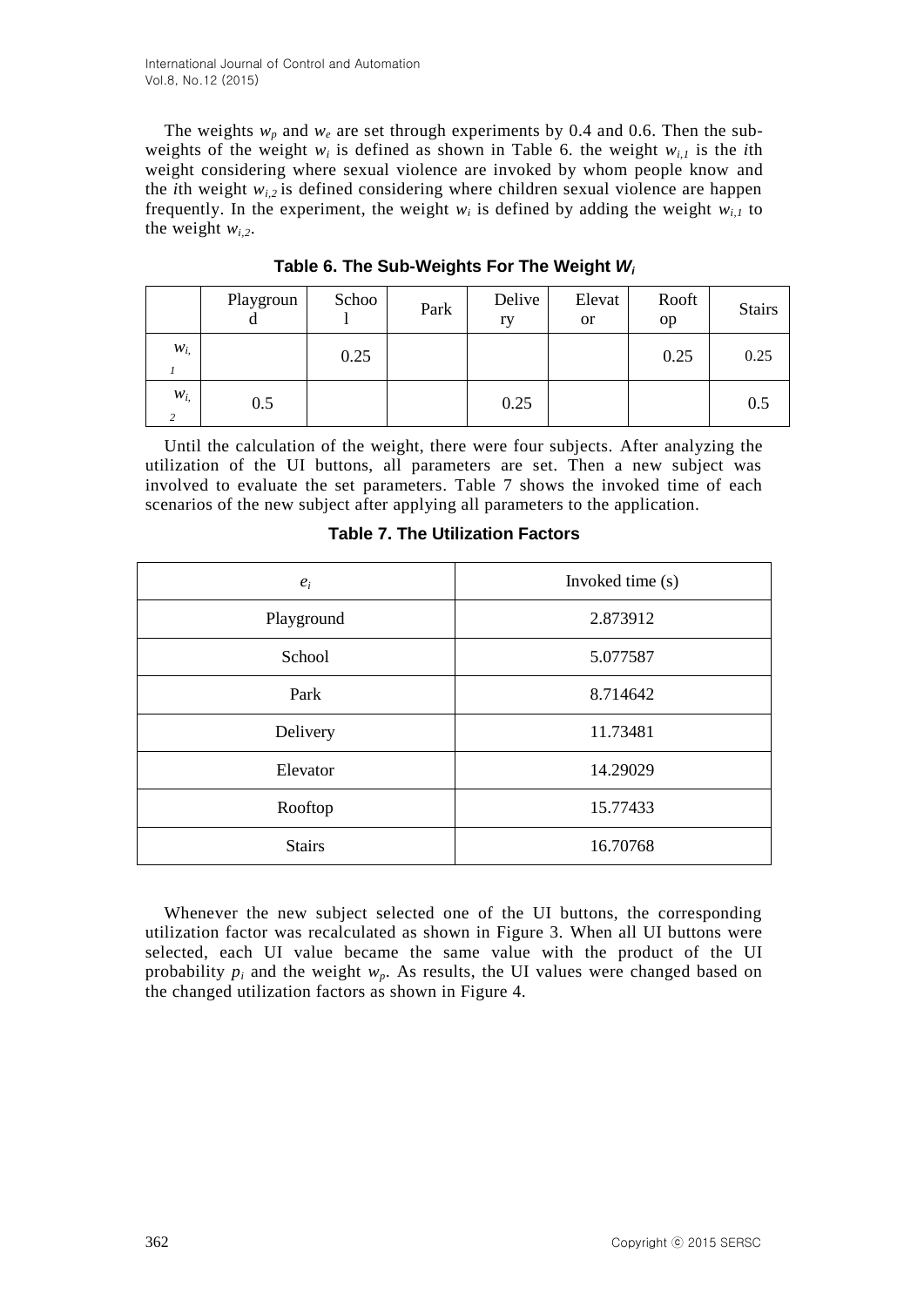

**Figure 3. The Changes of the Sum of the Utilization Factors and the UI Probability**



**Figure 4. The Changes of the UI Values**

Figure 5 shows the final ranks of the UI buttons during the new subject played all scenarios. Figure 6 shows the screenshot of the map stage while the new subject utilizes the application.



**Figure 5. Final Rank**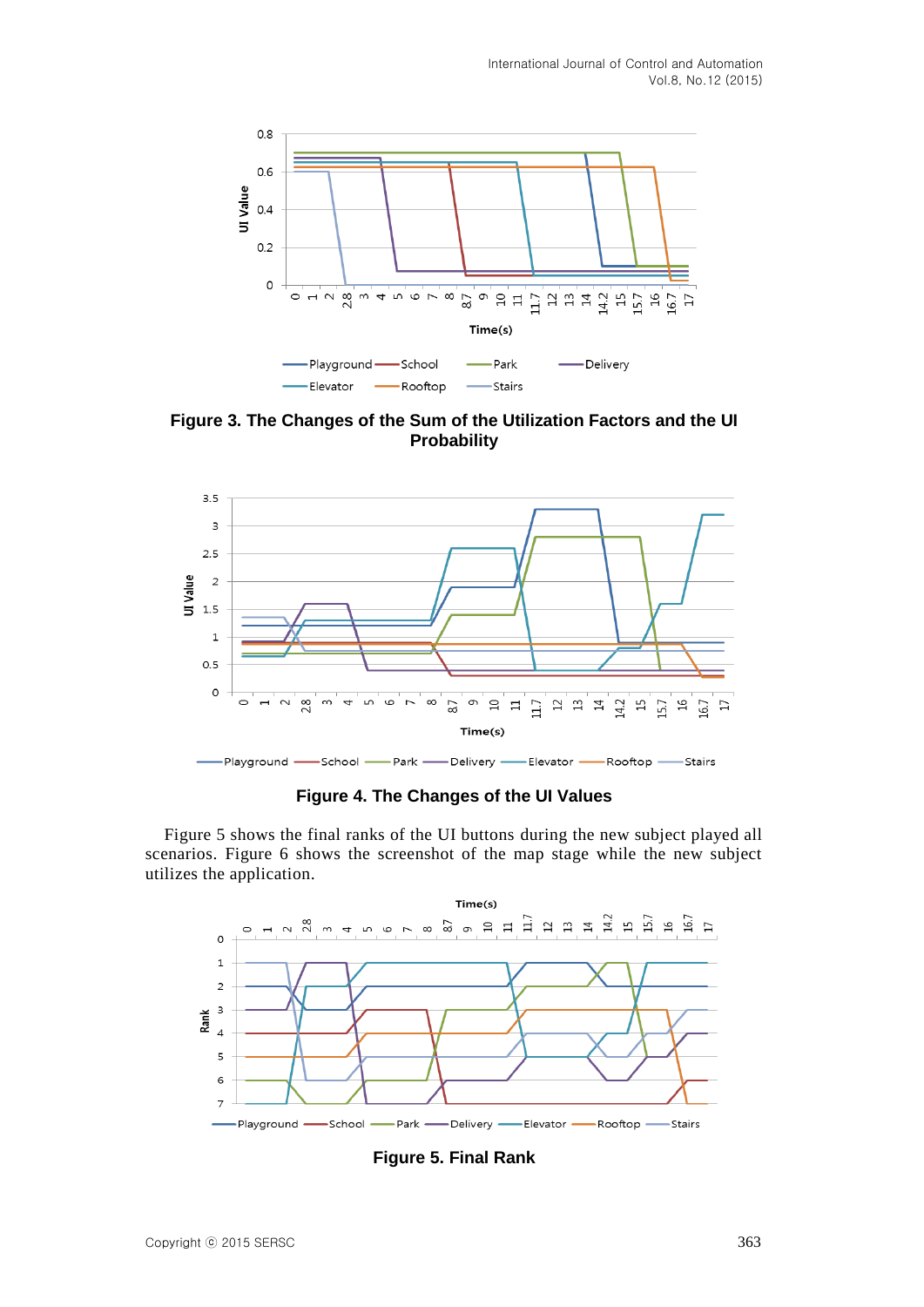

**Figure 6. Screenshot of the UI Buttons of the Sexual Violence Protection Education Application**

### **4. Conclusion**

This paper proposed a UI control framework for sexual violence prevention education apps. The frequency of the important UI elements can be increased by changing the size of UI elements. The importance of UI elements can be adjusted by controlling the weights.

In the experiment, the proposed method was applied to the application, "Sexual violence! How should I do?". Four subjects were involved to set the parameters of the proposed method and then on additional subject participated in the experiment to validate the proposed method with the parameters. Depending on the plays of scenarios, the sizes of the buttons in the map of the application were adjusted. We confirm that users of the application can be induced by the change the shape of UI elements with the proposed medthod.

#### **Acknowledgment**

This research was supported by Basic Science Research Program through the National Research Foundation of Korea(NRF) funded by the Ministry of Education(NRF-2015009659)

### **References**

- [1] K. Lee and M. Do, "The Effectiveness of the Child Sexual Violence Prevention Coaching Programs for Children into the Children\'s Sexual Knowledge and the ability of Coping with Sexual Matters and Violences", Korean Journal of Parent Education Research, vol. 8, no. 1, **(2011),** pp. 45-67.
- [2] J.A. Carter and E.A. Frankel, "The Effect of Teacher Training Program in Family Life and Human Sexuality on the Knowledge and Attitude of Public School Teachers", Journal of School Health, vol. 53, no. 4, **(1983),** pp. 459-462.
- [3] D. Kirby, "Effective Approaches to Reducing Adolescent Unprotected Sex, Pregnancy, and Childbearing. Journal of Sex Research, vol. 39, no. 1, **(2002)**, pp. 51-57.
- [4] G.S. Parcel and D. Luttmann, "Evaluation of Sex Education Course for Young Adolescents", Family Relations, vol. 12, no. 3, **(1981),** pp. 55-60.
- [5] S.A. McLaughlin, D. Doezema and D.P. Sklar, "Human Simulation in Emergency Medicine Training: A Model Curriculum", Academic Emergency Medicine, vol. 9, no. 11, **(2008),** pp.1310-1318.
- [6] Ministry of Gender Equality & Family, Youth Harmful Environmental Survey, **(2012).**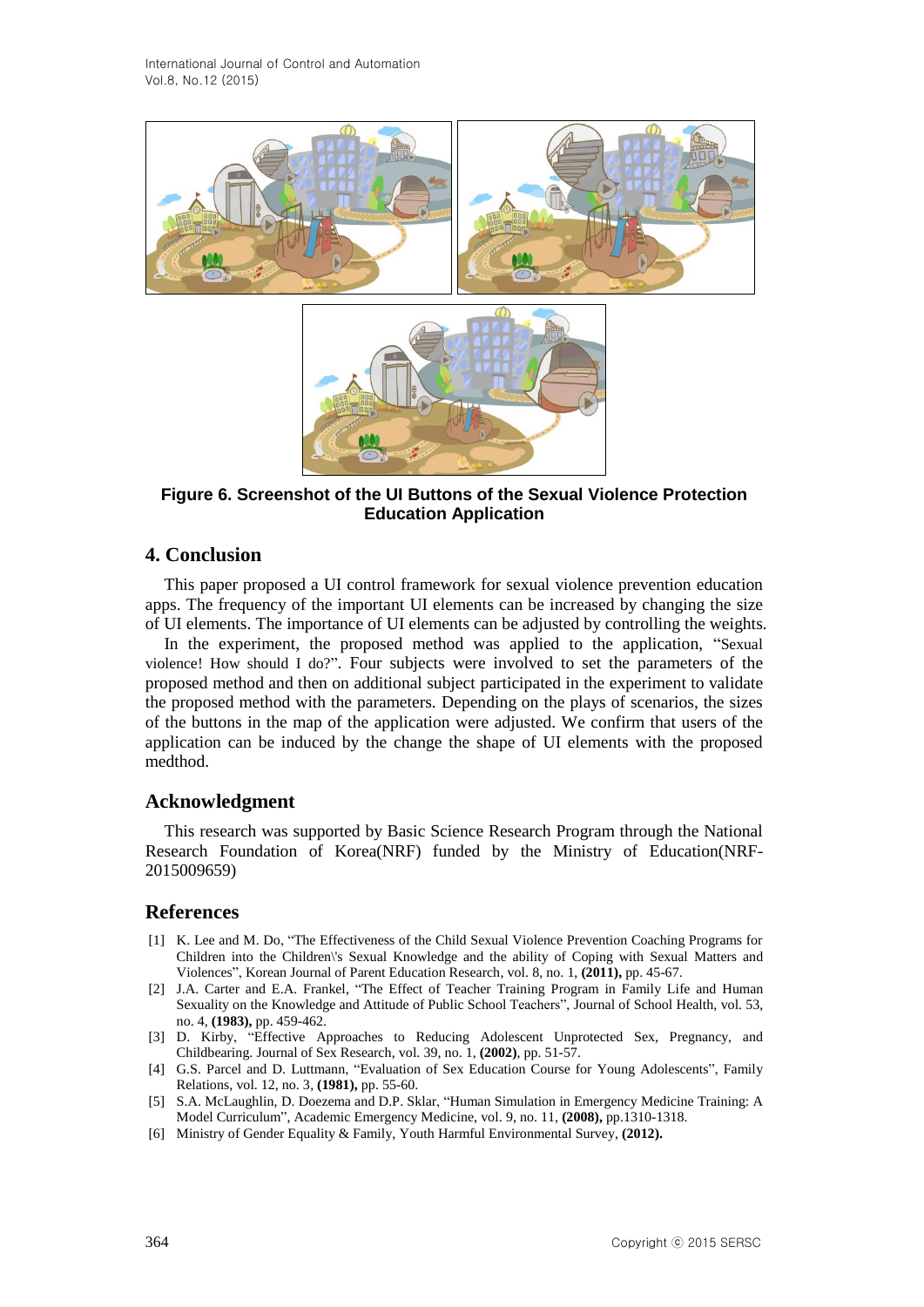- [7] Y. Sung, D. Kim, H.J. Park and K.M. Park, "Bayesian Probability-based UI Control Framework of Sexual Violence Prevention Education Apps. Workshop on Multimedia 2015", Jeju National University International Center, Jeju Island, South Korea, **(2015)**.
- [8] J.O. Berger, "Statistical Decision Theory and Bayesian Analysis. Springer Series in Statistics", Springer-Verlag, **(1985).**
- [9] P.Y. Kim, J.W. Kim and Y. Sung, "Bayesian Probability-based Hand Property Control Method", International Conference on Intelligent Technologies and Engineering Systems, Kaohsiung, Taiwan, **(2014)**.
- [10] J. Son and Y. Sung, "Bayesian Probability and User Experience-based Smart UI Design Method", International Conference on Intelligent Technologies and Engineering Systems, Kaohsiung, Taiwan, **(2014)**.

#### **Authors**



**Yunsick Sung**, he is currently an Assistant Professor in the Falculty of Computer Engineering at Keimyung University, Daegu, Republic of Korea. He received the BS degree in Division of Electrical and Computer Engineering from Pusan National University, Busan, Republic of Korea, in 2004, the MS degree in Computer Engineering from Dongguk University, Seoul, Republic of Korea, in 2006, and the Ph.D degree in Game Engineering from Dongguk University, Seoul, Republic of Korea, in 2012. He was employed as a Member of the Researcher at Samsung Electronics in Republic of Korea, between 2006 and 2009. He was the Plural Professor at Shinheung College, Gyeonggi-do, Republic of Korea, in 2009, and at Dongguk University, Seoul, Republic of Korea, in 2010. He was also the postdoctoral fellow at University of Florida, Florida, USA, between 2012 and 2013. His research interests are focused on the areas of Games, Pervasive Computing, and Robotics.



**Donguk Kim**, he is currently an undergraduate in the Falculty of Computer Engineering at Keimyung University, Daegu, Republic of Korea. His research interests are focused on the areas of Games and UAVs.



**Hyung-Jin Park**, he is currently an Associate Professor in the Faculty of Art & Media at Keimyung University, Daegu, Republic of Korea. He received the B.A. degree in Division of Product Design from Hong-Ik University, Seoul, Republic of Korea, in 1998, the M.A. degree in Animation from Hong-Ik University, Seoul, Republic of Korea, in 2004, and he completed doctoral course in Film & Digital Media from Hong-Ik University, Seoul, Republic of Korea, in 2011. He was employed at Shin-Il Inc. in Republic of Korea, between 1998 and 2000. He had a number of TV animation the planning and production, between 2000 and 2004. He was the Adjunct Professor at Daegu University, Daegu, Republic of Korea, between 2002 and 2004, and a part-time lecturer at Hong-Ik University, Seoul, Republic of Korea, in 2004.